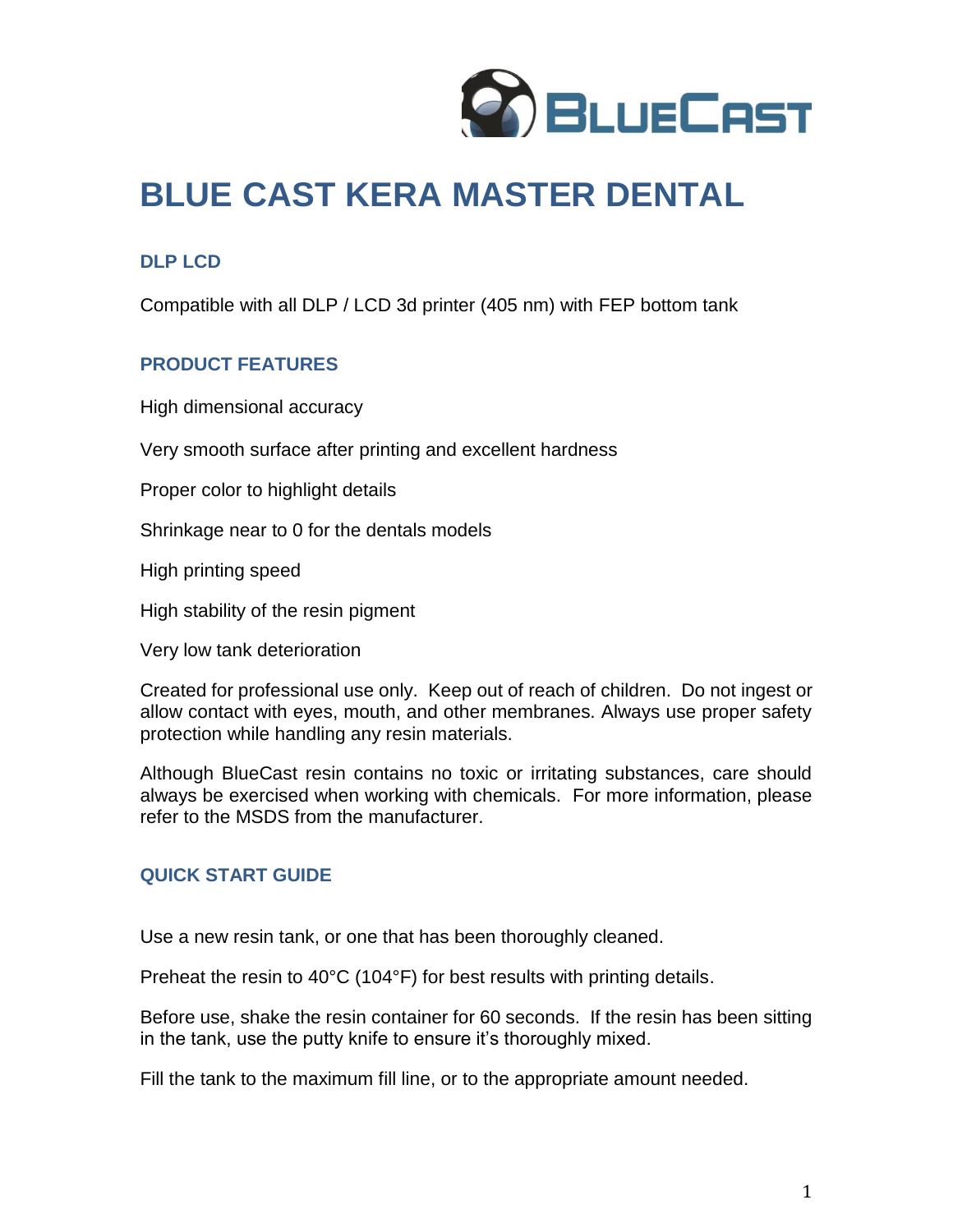

## **LCD**

On the LCD printers like Wanaho D7 (30 / 40 watt) start from this settings:

## **0,05 mm z Resolution**

5 bottom layers - exp time 40 seconds Other layers - from 6 to 8 seconds (depend on geometry) Z lift - 5mm Z lift speed -40 mm/min Antialiasing – Off Waiting time before print – 1 sec

# **HIGH POWER LCD**

On the LCD printers like Slash + start from this settings:

## **0,05 mm z Resolution**

Led Power 250 Watt 5 bottom layers - exp time 15 seconds Other layers - from 2.5 to 4 seconds (depend on geometry) Z lift - 5mm Z lift speed -40 mm/min Antialiasing – Off

## **DLP HD (405 nm)**

#### **0,05 mm z Resolution**

5 bottom layers - exp time 15 seconds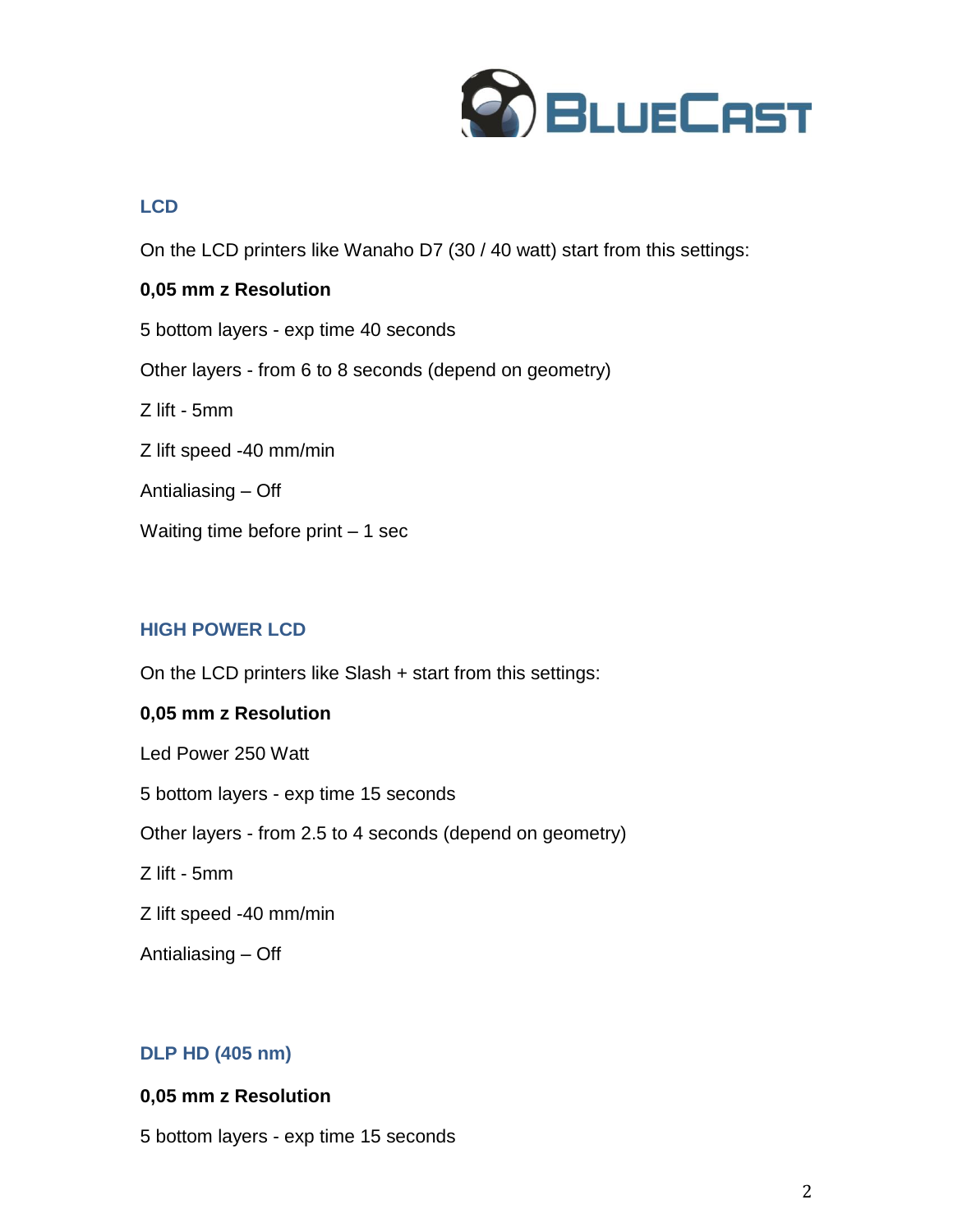

Other layers - from 2 to 3 seconds (depend on geometry)

Z lift - 5mm

Z lift speed - 60 mm/min

Dimmer time: 1.5 seconds (Extending time can improve print quality)

Antialiasing – Off

## **POST-PRINTING CLEANUP**

Clean the prints by pouring 91%/99% denatured alcohol (IPA) or ethyl alcohol 90%/99%: usual cleaning process of dipping for 10 mins.

Dry and clean the pieces using compressed air for best results.

UV post-curing is needed, 30 min with 40 Watt uv system (405nm – 40 °C)

#### **IMPORTANT TIPS**

Check resin tank before EVERY print. BlueCat is not liable for any damage caused to the printer by cracking or leakage of the resin tank.

For optimum results, do not crowd the build platform.

Do not store the resin in clear containers, as it is highly light-sensitive and will damage the resin.

The resin can cause the oxidation of build platform. This don't affect the printing quality or lower the life time of platform. For clean the platform use a tissue paper, and alcohol for 2 or 3 times.

## **HOW TO FIX PLATFORM AHESION IUSSE**

- check Z offset and if necessary do the calibration
- use sand paper (200 400 grain) to abrade alu plate to promote adhesion
- use corners of table instead central position
- use bigger base into 3D model